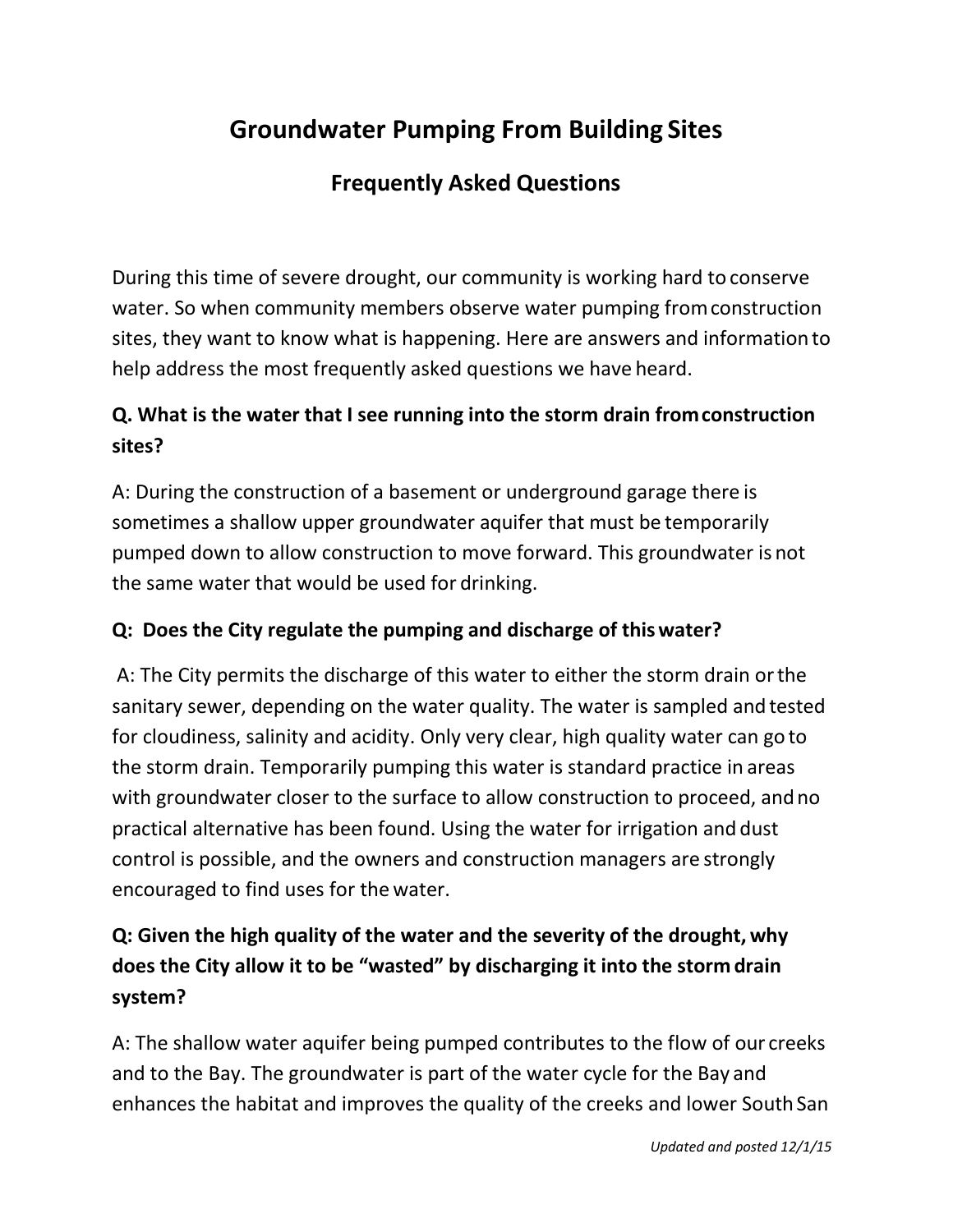Francisco Bay. When the shallow aquifer is pumped from basementconstruction sites into storm drains, it travels a different path, but ends up in the sameplace: the lower South Bay. So, the water is not wasted, but rather is used to improve the Bay's habitat and ecosystem, whichever pathway it takes.

### **Q: Can't this water be used for other purposes?**

A: The pumped water hasn't been disinfected or sufficiently tested to drink or use inside the home. Palo Alto's emergency drinking water wells tap into amuch lower and more protected aquifer. However, the pumped water could be used for irrigation, dust control or similar uses. Palo Alto now requires that contractors have the pumping system fitted with valves and connections so that City crews and others can fill water trucks, street sweepers and other containers. Fortruck fill stations, the water is tested for acidity and salinity. Private parties can also fill trucks and containers.

The site owners and construction managers are encouraged to find morewater users, but this will continue to be a small fraction of the total pumpedwater. Call 650-617-3103 for more information about accessing the fill stations.

The volume of water being pumped is large compared to pump truck capacities, but is too small and too shallow to impact the very deep and very large PaloAlto emergency ground water aquifer.

View our [map of FREE Water Filling](https://www.google.com/maps/d/viewer?usp=sharing&mid=zY_6Y5e9pPDc.k02X4My5Gos0) Stations.

### **Q. What happens after construction?**

A: In recent years, Palo Alto has required that structures be built as water tight so that groundwater flows around a building, rather than into it. But a number of older buildings leak, and water is pumped out of the building basement/garage into the storm drain or sanitary sewer. Palo Alto City Hall and 525 University are two of the largest "dischargers". We have looked at utilizing the water from City Hall, but it has not proven to be cost effective. With new water restrictionsin place, this issue is being reexamined once again. However, the City Hall water